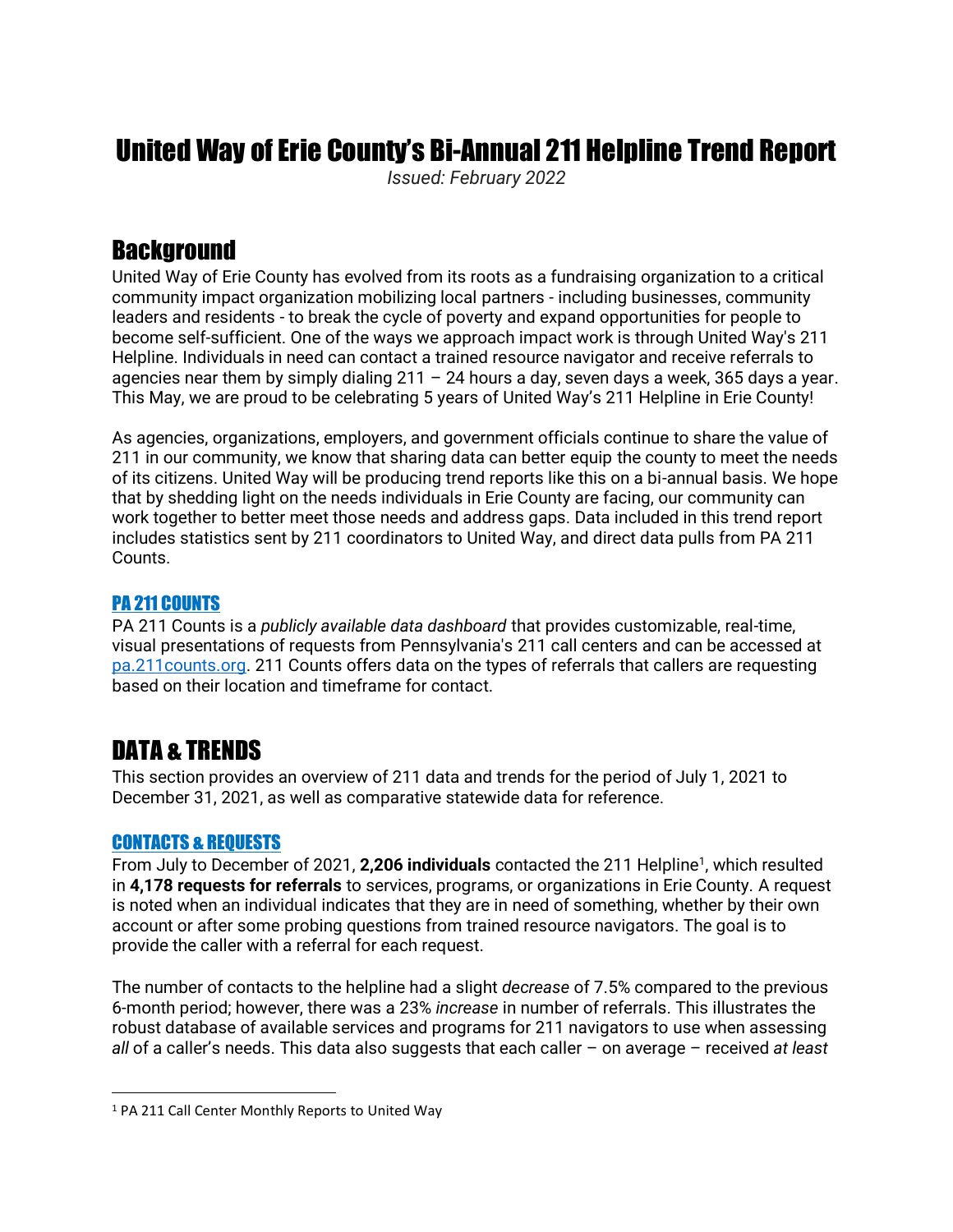one referral. Both contacts and referrals during this time period significantly increased in comparison to the last six months of 2020.

PA 211 reports to United Way the demographics of individuals in Erie County who contacted 211 in the last six months based on their gender and age. Please note that not all 211 callers may choose to disclose this information. From July to December, on average 68% of callers identified themselves as female, 31% identified themselves as male and 1% identified as gender non-conforming. Additionally, in those six months, 211 saw the most contacts from individuals ages 30-39, followed by contacts from individuals ages 50-59, and then individuals ages 40-49. These data points did not see significant changes in comparison to the previous six months.

#### TOP REQUEST CATEGORIES

The PA 211 Helpline breaks down requests into thirteen categories. For the last six months of 2021, the top requests in Erie County were overwhelmingly for utilities resources (41.6%). This was followed by steady requests for help with housing & shelter (25%) employment & income (7.8%), clothing and household (5.5%), and food (5%). An important change when comparing the first six months of 2021 to these last six months: there was a significant increase (110%) in requests for special population services (which lives in the category of "other")  $$ referrals related to help for elderly, veterans, delinquents, ex-offenders, and animals.

PA 211 Counts provides data on the very specific requests within top categories. Of the **1,740** requests for utilities resources from Erie County residents, the majority (1,325) were for gas and electric assistance, followed by 41 requests for water assistance. Erie County was ranked 4<sup>th</sup> in the state during this 6-month period for utilities requests. Notably, we saw an increase in housing and shelter requests during these last six months, which could

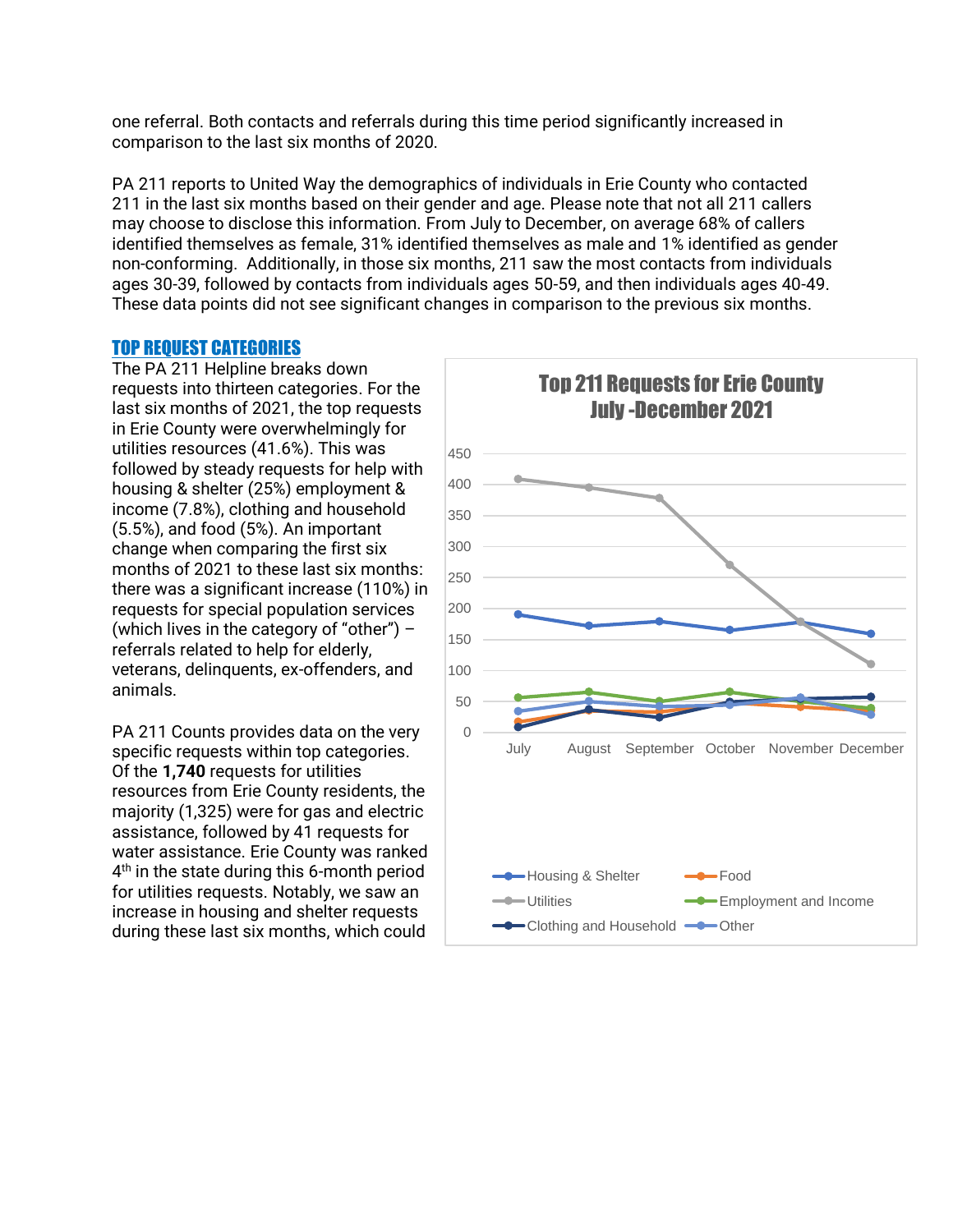be attributed to the Pennsylvania eviction moratorium ending in August.



It's important to note that the 211 resource navigators ask a range of questions when someone reaches out to 211 for assistance to best determine what may be either a caller's primary, secondary or tertiary needs. Utilizing the answers from these questions, navigators can then provide ancillary resource/program referrals to the individual in need, providing a comprehensive service outside of the individual's initial ask.

#### ZIP CODES WITH THE HIGHEST REQUESTS

Using PA 211 Counts, we are able to identify where the majority of Erie County 211 requests came from in the final six months of the year. While requests came in from all over the

county, the zip codes with the top requests were 16503 with a significant 934 requests, and 16502 with 567 requests. The third highest zip code was 16507, where we saw 414 requests during this time.

#### STATE-LEVEL DATA

Because we have a state-wide network of 211 call centers, we are able to compare our local data to other communities, as well as to the entire state. The largest discrepancy between state requests and Erie County requests over the last six months is with utilities, as highlighted. Below are charts detailing requests to 211 in Erie vs. the entire state for the period of July to December 2021.

| <b>PERCENT OF REQUESTS BY CATEGORY</b> |             |              |
|----------------------------------------|-------------|--------------|
| Category                               | <b>Erie</b> | <b>PA</b>    |
| Housing & Shelter                      | 25%         | 47.5%        |
| Food                                   | 5%          | 6.3%         |
| <b>Utilities</b>                       | 41.6%       | <b>18.2%</b> |
| Healthcare                             | 2.6%        | 4.2%         |
| Mental health and Additions            | 2.0%        | 2.4%         |
| <b>Employment and Income</b>           | 7.8%        | 5.3%         |
| <b>Clothing and Household</b>          | 5.5%        | 4.0%         |
| <b>Child Care and Parenting</b>        | 1%          | 1%           |
| <b>Government and Legal</b>            | 1.7%        | 2.2%         |
| <b>Transportation Assistance</b>       | 1.7%        | 2.2%         |
| Education                              | 1%          | 1%           |
| <b>Disaster</b>                        | 1%          | 1%           |
| Other                                  | 6.1%        | 5.8%         |